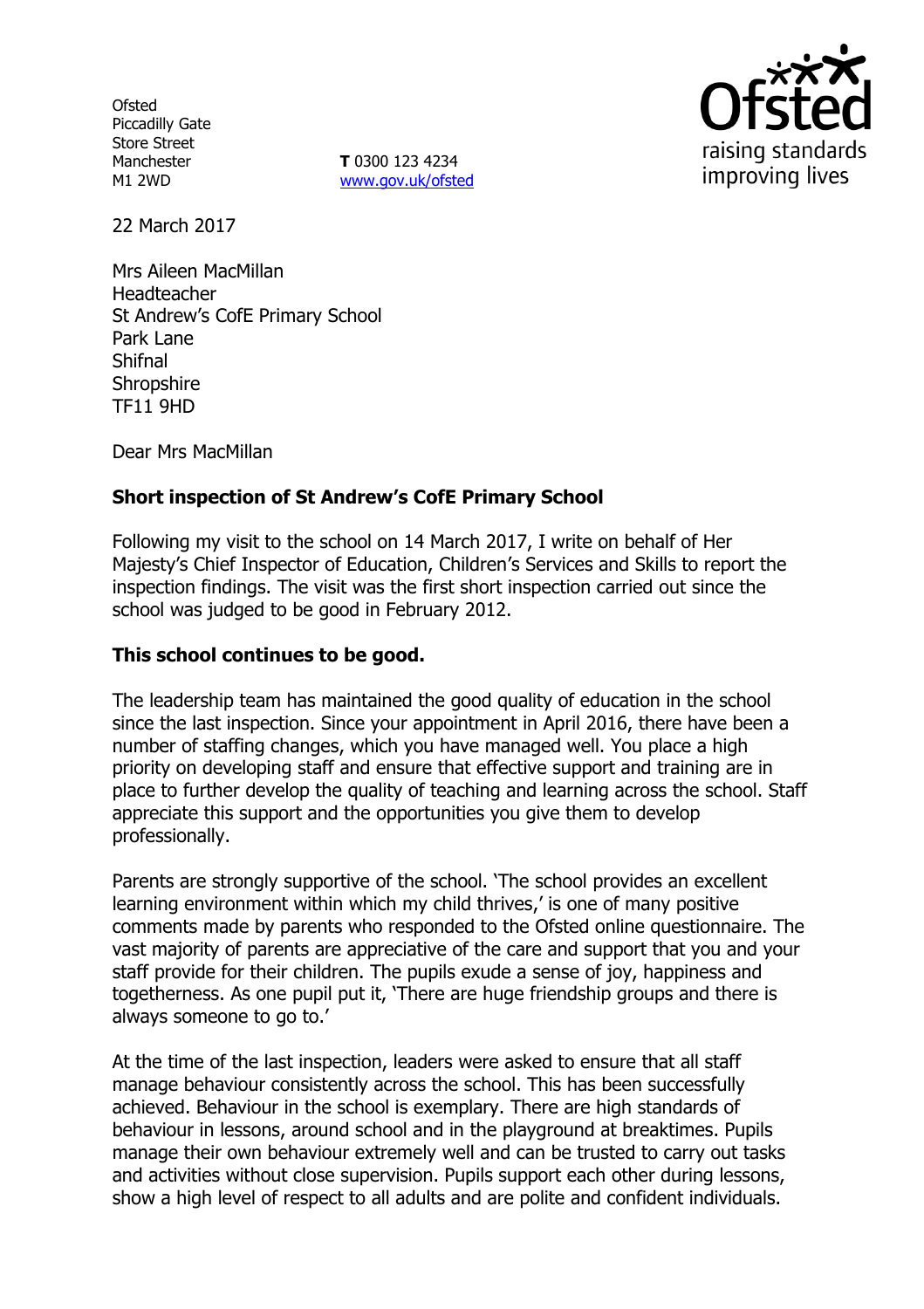

Pupils have a range of opportunities to develop responsible behaviours, such as representing their year groups on the school council, being trained as play leaders or becoming 'bronze ambassadors'. Bronze ambassadors lead and develop sports and games for pupils across the school. Leaders maintain and review behaviour logs carefully and ensure that any negative behaviours are addressed quickly. Effective support is provided for pupils who require additional help to manage their own behaviour.

Following the previous inspection, leaders were also asked to formalise the monitoring of teaching and learning to provide teachers with better-focused areas for improvement. You and your leaders have developed the school's monitoring systems effectively. Leaders also monitor subjects such as science to make sure that pupils receive good teaching and learning across the curriculum, not just in English and mathematics. Leaders use the monitoring systems to identify where further development is needed, and then appropriate support and training are put in place to improve the quality of teaching. As a result, teaching is consistently good across the school.

However, the teaching of writing is not as strong as that of reading and mathematics. In 2015 and 2016, pupils' progress at the end of key stage 2 in writing was below national averages. In 2016, the proportion of pupils achieving the higher standards in writing at the end of key stage 2 was also below the national average. You and your leaders have identified this and are taking effective action to provide further training and support to all staff to improve the teaching of writing to enable pupils, especially the most able, to make the progress of which they are capable.

You and the governors are highly ambitious for the school. As the governors put it, 'We want to be the best we can be.' The school's own assessment systems show that teachers do not yet understand how to use the systems to full effect. You and your leaders have an accurate view of the school's performance and have identified this in your improvement planning. However, while the improvement planning identifies the key priorities to develop the school further, and the actions required to achieve them, it lacks the precise details of the outcomes you expect as a result of the actions taken. Consequently, you and the governors are unable to assess fully if the actions have been successful.

While the school's overall attendance figures are above national averages, a small group of pupils are not attending school regularly enough and, therefore, are not making the progress of which they are capable.

#### **Safeguarding is effective.**

The leadership team has ensured that all safeguarding arrangements are fit for purpose and records are detailed and of a high quality. Leaders place a high priority on pupils' welfare and work with a range of agencies to support pupils when needed. All staff receive regular safeguarding training and understand their responsibilities to keep pupils safe. Health and safety audits are undertaken,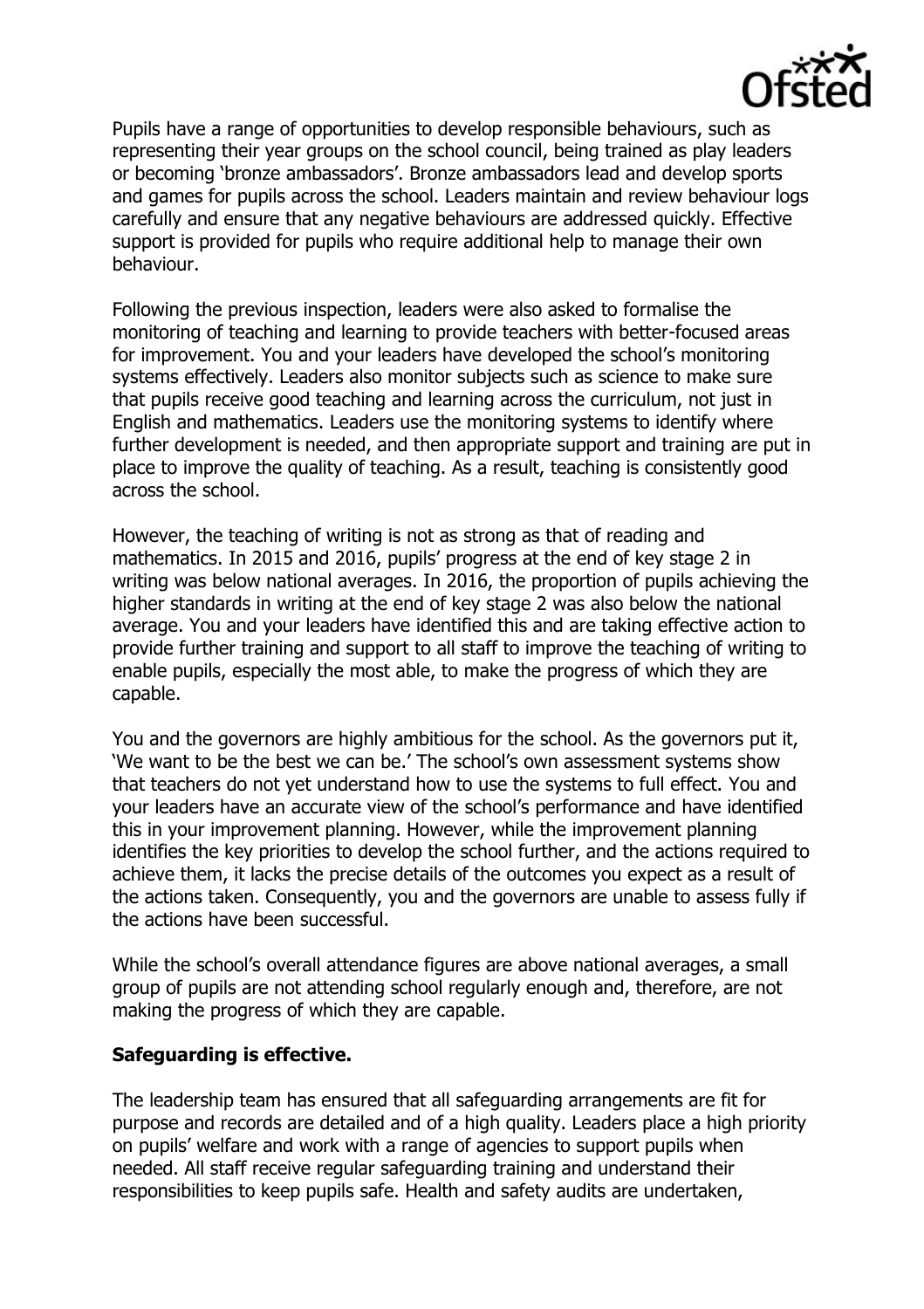

including of the school site, with appropriate risk assessments put in place where needed.

Pupils have a very well developed understanding of how to keep themselves safe in a range of situations. They are taught how to keep themselves safe online and talk confidently about what to do if they have any concerns. Pupils have a very clear understanding of what bullying is, including cyber bullying. They say bullying is very rare but, if it does happen, they know there is always someone they can talk to in school. Pupils developed the 'Anti-bullying Bee' poster, which is a cartoon strip to show them what to do if they are being bullied.

### **Inspection findings**

- **Pupils'** attitudes to learning are very positive. There are excellent relationships between all adults and pupils, and pupils work hard to achieve their best. Work in books demonstrates that the vast majority of pupils are making at least expected progress in writing, with some making more-than-expected progress. However, teachers do not consistently plan work which is matched accurately enough to pupils' needs. This is especially the case for the most able pupils, where teachers' expectations of what they can achieve are, on occasions, too low. As a result, some of the most able pupils do not make the progress of which they are capable in writing.
- You and your leaders have recently introduced new assessment systems for reading, writing and mathematics. While these systems enable leaders to track pupils' progress, teachers are not yet using them accurately enough. Further checks on the accuracy of the assessments are needed to ensure that they are being consistently applied across the school. You and your leaders have recognised this and are already taking action to develop and refine these systems, including providing further training for staff.
- You and your staff place a high emphasis, not only on academic achievements, but also on developing pupils' understanding of values, including developing pupils' respect for and tolerance of people of other faiths. For example, pupils are given opportunities to share information about their different religions, customs and traditions with their classmates.
- Pupils value and care deeply for one another. 'We can be who we want to be and still have our friends,' is an opinion expressed by one pupil, and one which was shared by all pupils spoken to. The school's values encompass British values, and pupils have a good understanding of them. You and your staff are preparing pupils well for life in modern Britain.
- **Pupils'** overall attendance is above national averages. However, the attendance of some disadvantaged pupils remains well below acceptable levels. You have identified this and have sought additional support from the education welfare officer to improve the attendance of this small group. You have implemented effective strategies to improve the attendance of some of these pupils. However, there remains work to be done with some families to ensure that their children attend school every day.